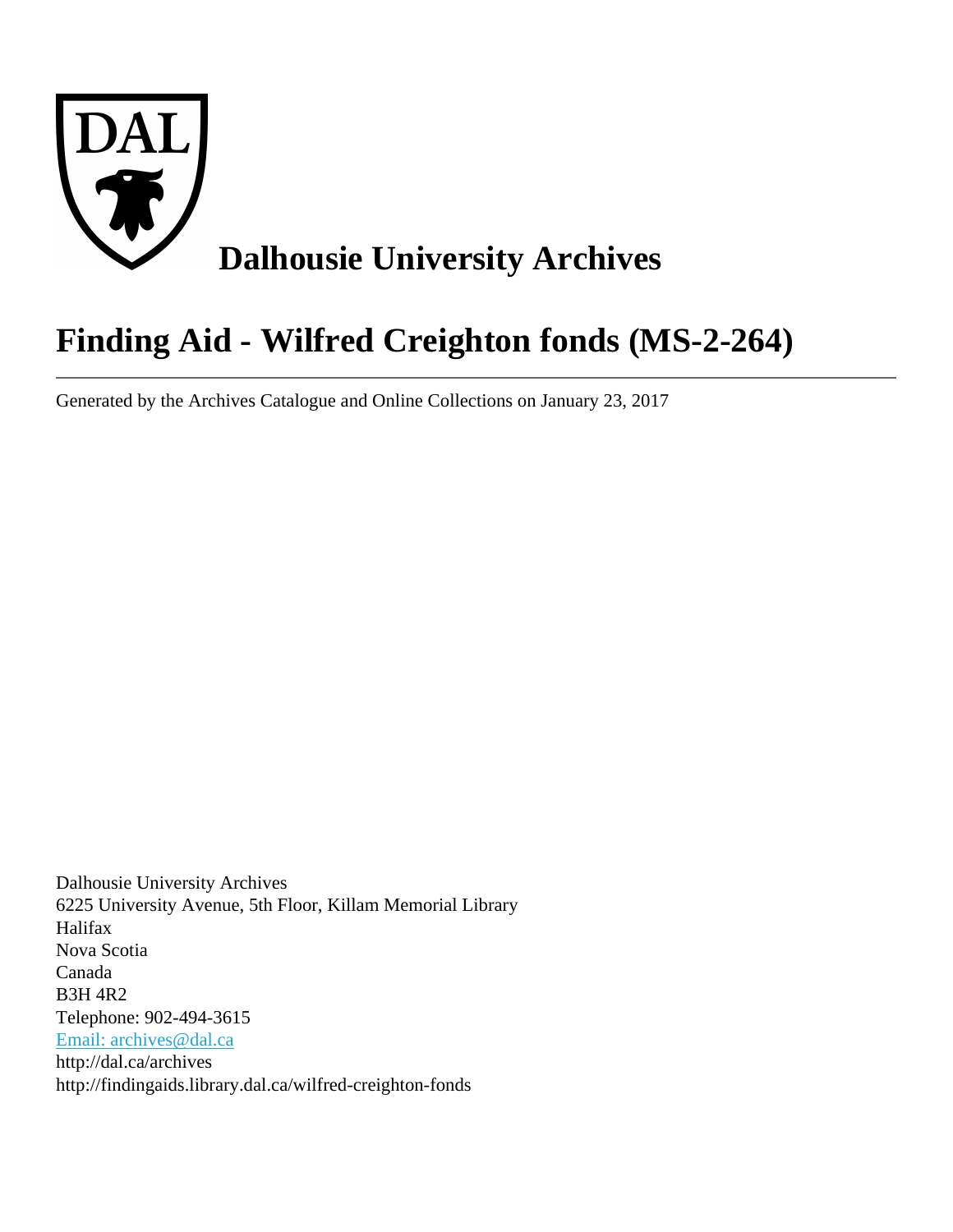## **Table of contents**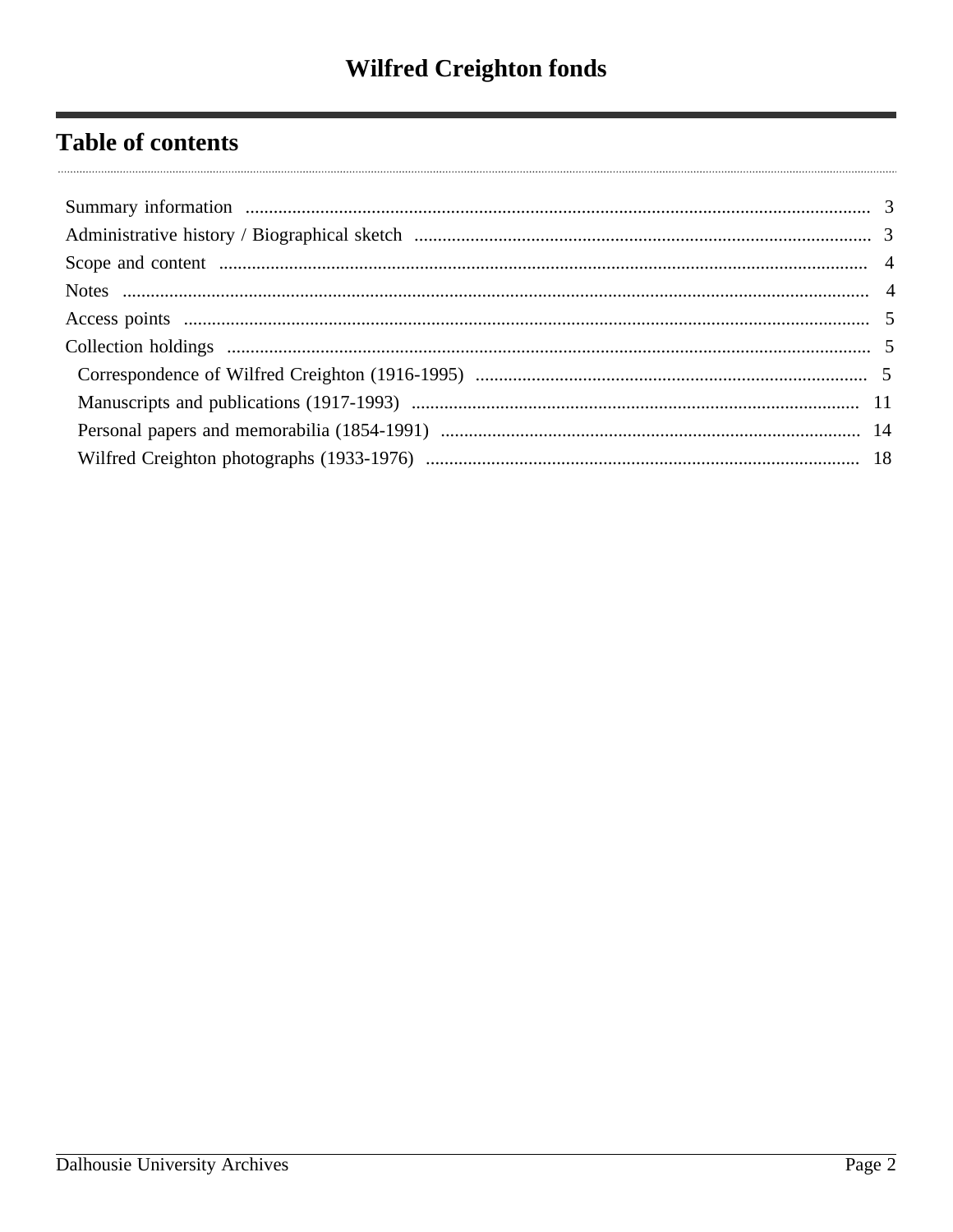## <span id="page-2-0"></span>**Summary information**

| <b>Repository:</b>           | <b>Dalhousie University Archives</b>                                                                                                                                                                                        |
|------------------------------|-----------------------------------------------------------------------------------------------------------------------------------------------------------------------------------------------------------------------------|
| <b>Title:</b>                | Wilfred Creighton fonds                                                                                                                                                                                                     |
| Reference code:              | $MS-2-264$                                                                                                                                                                                                                  |
| Date:                        | 1854, [19-]-1995 (date of creation)                                                                                                                                                                                         |
| Language:                    | English                                                                                                                                                                                                                     |
| <b>Physical description:</b> | 16.5 cm of textual records. $-17$ post cards. $-21$ photographs : b&w and<br>col. $: 21 \times 26$ cm and smaller.                                                                                                          |
| Note [generalNote]:          | Preferred citation: [Identification of item], G. Wilfred Creighton<br>fonds, MS-2-264, Box [box number], Folder [folder number],<br>Dalhousie University Archives and Special Collections, Halifax,<br>Nova Scotia, Canada. |

## <span id="page-2-1"></span>**Administrative history / Biographical sketch**

#### **Note**

G.W.I. (Wilfrid) Creighton was the last of six children born to Graham and Catherine (Murray) Creighton of Halifax. Born 5 May 1904, he was educated at the Halifax Academy and Dalhousie University (BA, 1927), and went on to study forestry at the University of New Brunswick, the Prussian State Forestry College, the University of Munich, and the Saxon Forestry School in Tharandt.

After graduating from UNB in 1929 Creighton worked in the forestry industry in Quebec and Ontario. From 1931-1934 he studied in Europe, becoming Provincial Forester on his return to Nova Scotia. He was appointed Deputy Minister of the Department of Lands and Forests in 1949 and remained in the position until his retirement in 1969.

Creighton was active in a number of organizations, including the Canadian Institute of Forestry, the Canadian Forestry Association, and the Forest Products Association of Nova Scotia. He was awarded honorary degrees by UNB in 1953 and Dalhousie in 2004. The Forest Environment Centre at Shubenacadie Wildlife Park was named in his honour.

Creighton married Dorothy Helen Remillard in 1940, with whom he had three children. He died 17 August 2008 in Halifax, aged 104.

## **Custodial history**

Fonds donated by Wilfrid Creighton in six accessions from 1979-1997.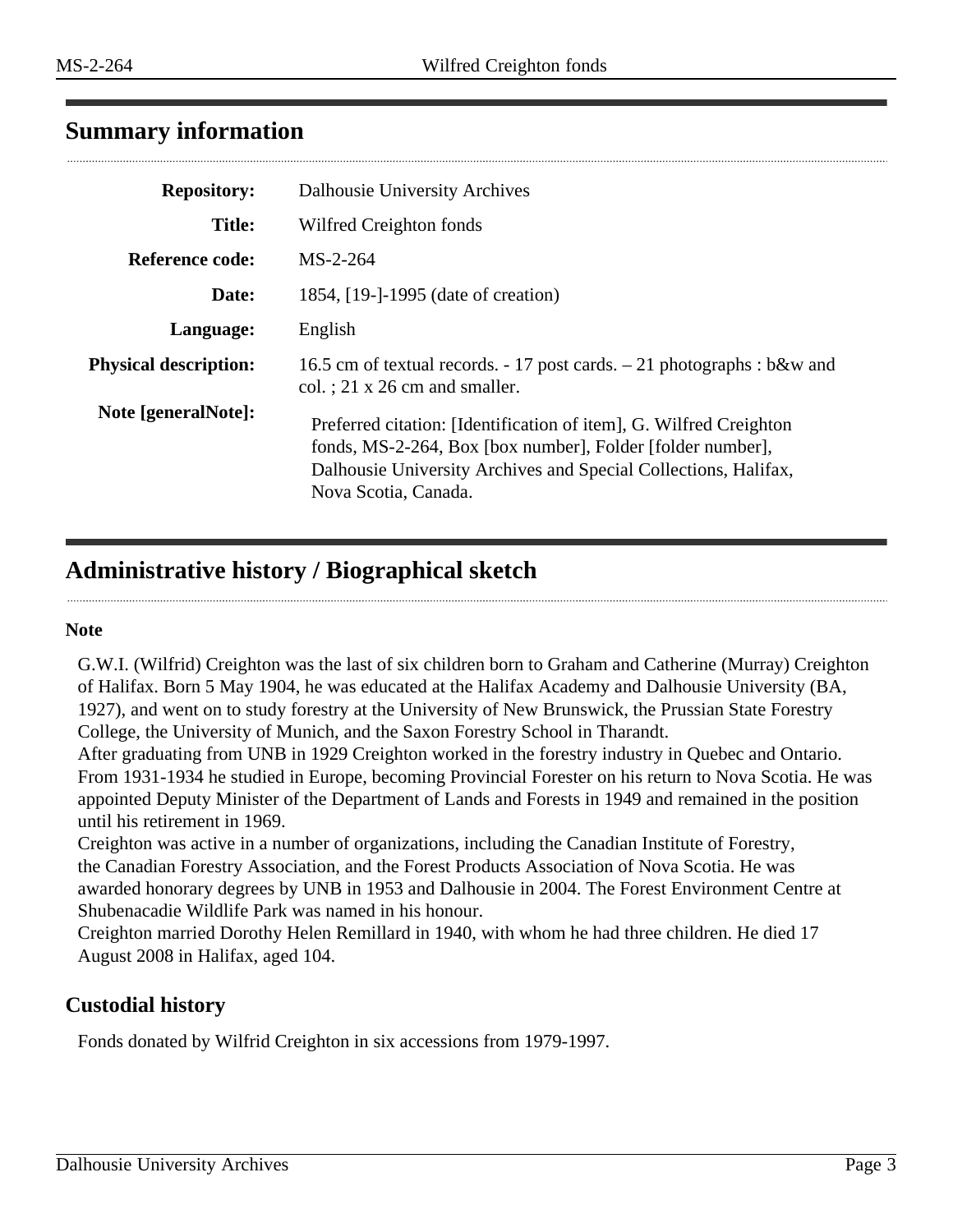## <span id="page-3-0"></span>**Scope and content**

Fonds consists of materials created and accumulated by Wilfrid Creighton, including correspondence, articles, manuscripts, financial and legal documents, minutes, photographs and a variety of personal papers and memorabilia. Materials relate to Creighton's education, career and long-time interest in forestry, but also include some materials relating to family history.

## <span id="page-3-1"></span>**Notes**

## **Title notes**

#### **Restrictions on access**

Records containing personal information are closed.

## **Conditions governing use**

Materials do not circulate and must be used in the Archives and Special Collections Reading Room. Materials may be under copyright. Contact departmental staff for guidance on reproduction.

## **Related material**

For correspondence from Wilfred Creighton to his family while he studied forestry in Germany (1931-1934), as well as the papers of his parents and siblings, see the Catherine Creighton and Family fonds (MS-2-656). Edith Creighton's scrapbooks in MS-2-656 contain numerous clippings pertaining to Wilfrid Creighton's career and community activity.

Papers at Dalhousie pertaining to Dr. Florence J. Murray can be found in the Robert Murray and Family fonds, MS-2-535.

The Presbyterian Historical Society in Philadelphia, PA, also holds some correspondence from Florence J. Murray.

Relevant materials may be found in the fonds of other members of the Creighton family, including the Norman Creighton fonds (MS-2-689) and the Alan Creighton fonds (MS-2-701).

## **Accruals**

Further accruals are not expected.

#### **Other notes**

• **Publication status**: Published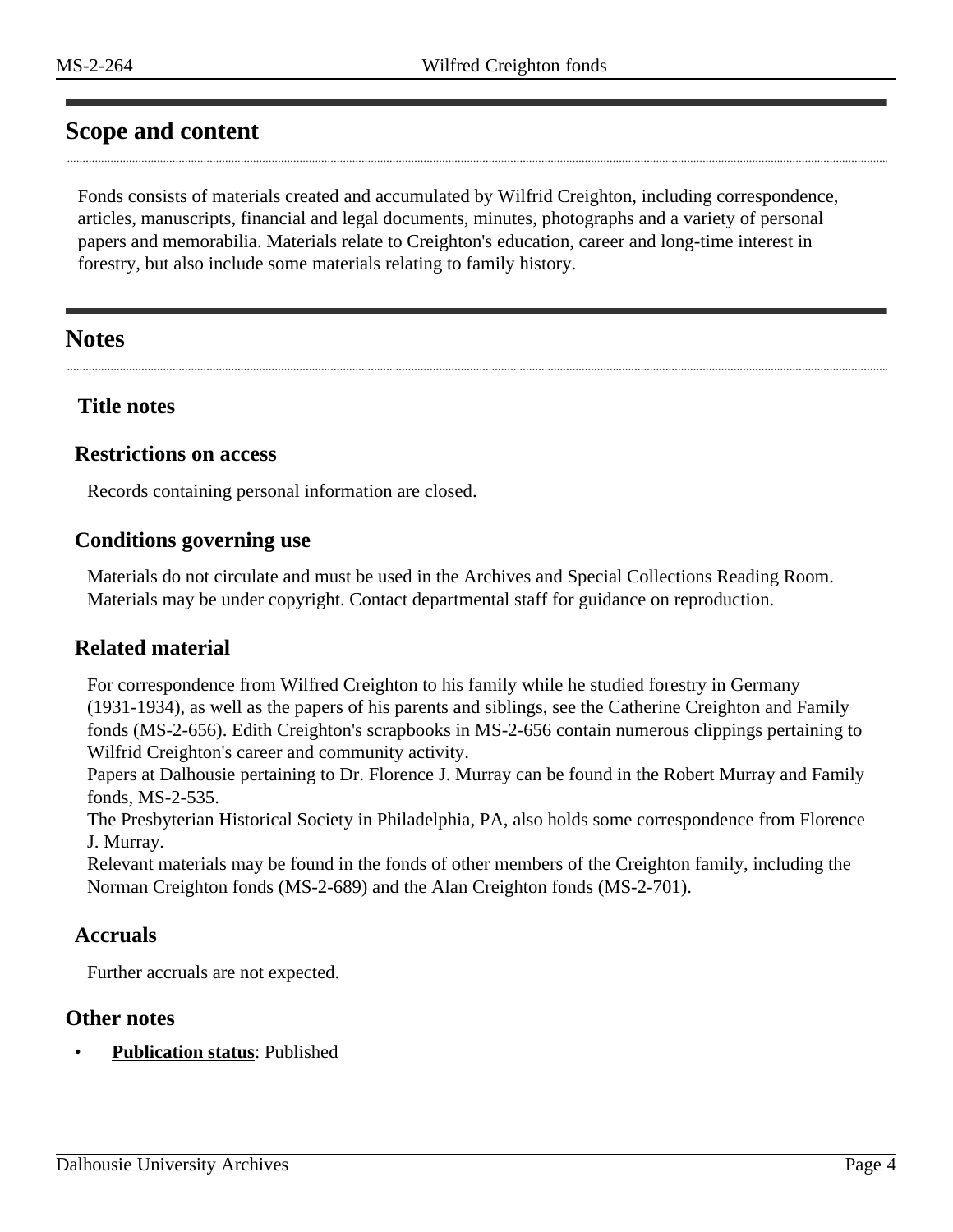## <span id="page-4-0"></span>**Access points**

- Graphic material (documentary form)
- Textual record (documentary form)
- Canada--Politics and government (subject)
- Correspondence (subject)
- Forests and forestry (subject)
- Manuscripts (subject)
- Memorabilia (subject)
- Minutes and proceedings (subject)
- Personal archives (subject)
- Photographs (subject)
- Postcards (subject)
- Halifax (N.S.) (place)

## <span id="page-4-1"></span>**Collection holdings**

#### <span id="page-4-2"></span>**Series: Correspondence of Wilfred Creighton**

Title: Correspondence of Wilfred Creighton

Date: 1916-1995 (date of creation)

#### Scope and content:

Series consists of correspondence received by Creighton from family, friends and work associates. There is some outgoing correspondence. The bulk of correspondence is forestry-related. Series is arranged alphabetically by author except bound retirement testimonial letters and correspondence relating to the publication of "Challenges and Response: A History of Wildlife and Wildlife Management in Nova Scotia" by Donald Dodds. Some corespondence is in German.

Physical description: 6 cm of textual records. - 15 post cards. - 2 photographs : b&w ; 9 x 6 cm

## **File: MS-2-264, Box 1, Folder 13 - Andrews, G. Smedley**

Title: Andrews, G. Smedley Reference code: MS-2-264, Box 1, Folder 13 Date: 1991 (date of creation)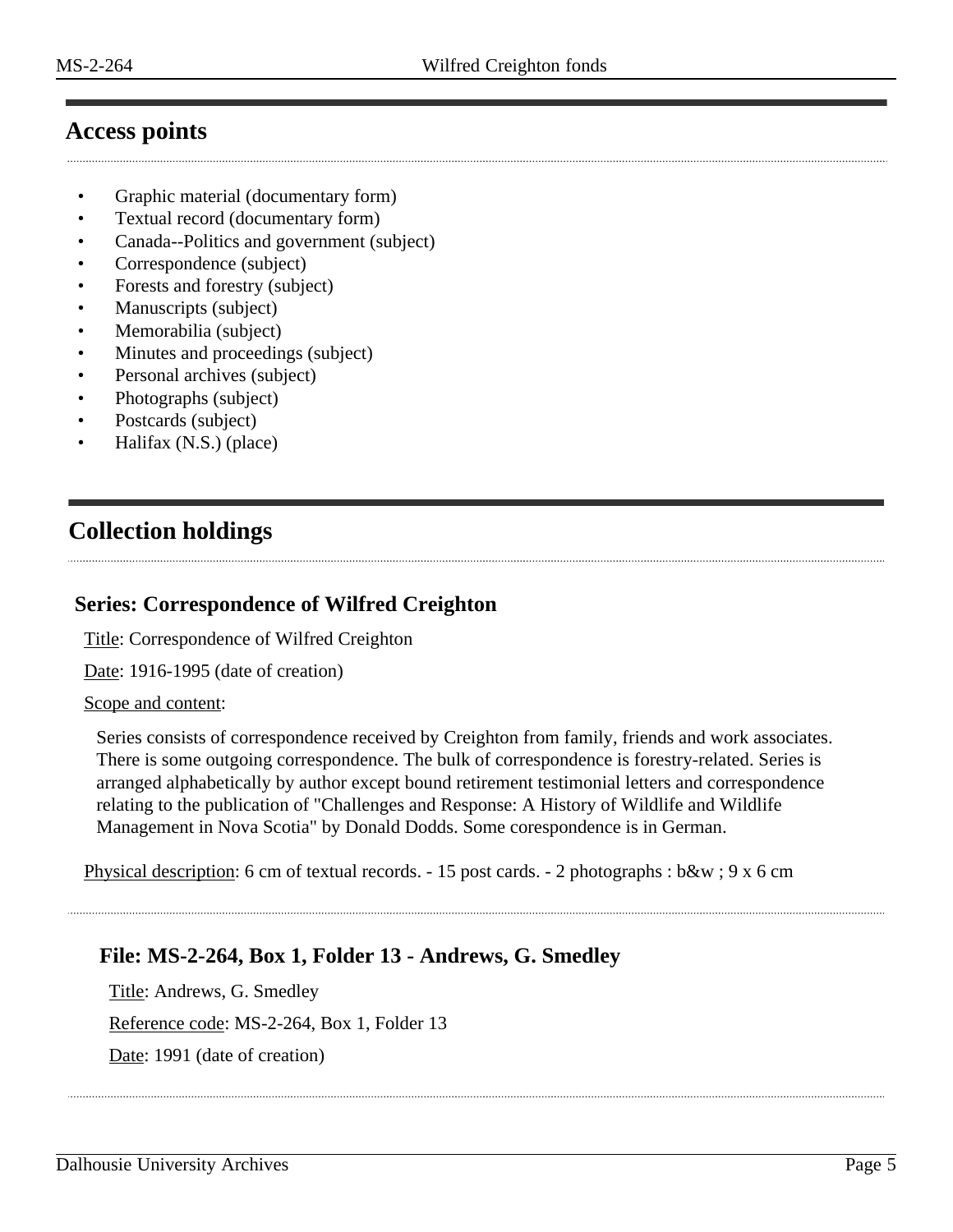#### **File: MS-2-264, Box 1, Folder 1 - Benson, Denis A.**

Title: Benson, Denis A. Reference code: MS-2-264, Box 1, Folder 1 Date: 1995 (date of creation)

## **File: MS-2-264, Box 1, Folder 17 - Blakeley, Phyllis R. Public Archives of Nova Scotia**

Title: Blakeley, Phyllis R. Public Archives of Nova Scotia Reference code: MS-2-264, Box 1, Folder 17 Date: 1984 (date of creation)

## **File: MS-2-264, Box 1, Folder 2 - Canadian Society of Forest Engineers**

Title: Canadian Society of Forest Engineers Reference code: MS-2-264, Box 1, Folder 2 Date: 1930 (date of creation)

## **File: MS-2-264, Box 1, Folder 28 - Correspondence related to "Challenge and Response: A History of Wildlife and Wildlife Management in Nova Scotia."**

Title: Correspondence related to "Challenge and Response: A History of Wildlife and Wildlife Management in Nova Scotia."

Reference code: MS-2-264, Box 1, Folder 28

Date: 1993-1995 (date of creation)

## **File: MS-2-264, Box 1, Folder 29 - Creighton, Beth**

Title: Creighton, Beth Reference code: MS-2-264, Box 1, Folder 29 Date: [after 1934] (date of creation)

## **File: MS-2-264, Box 1, Folder 7 - Creighton, Catherine**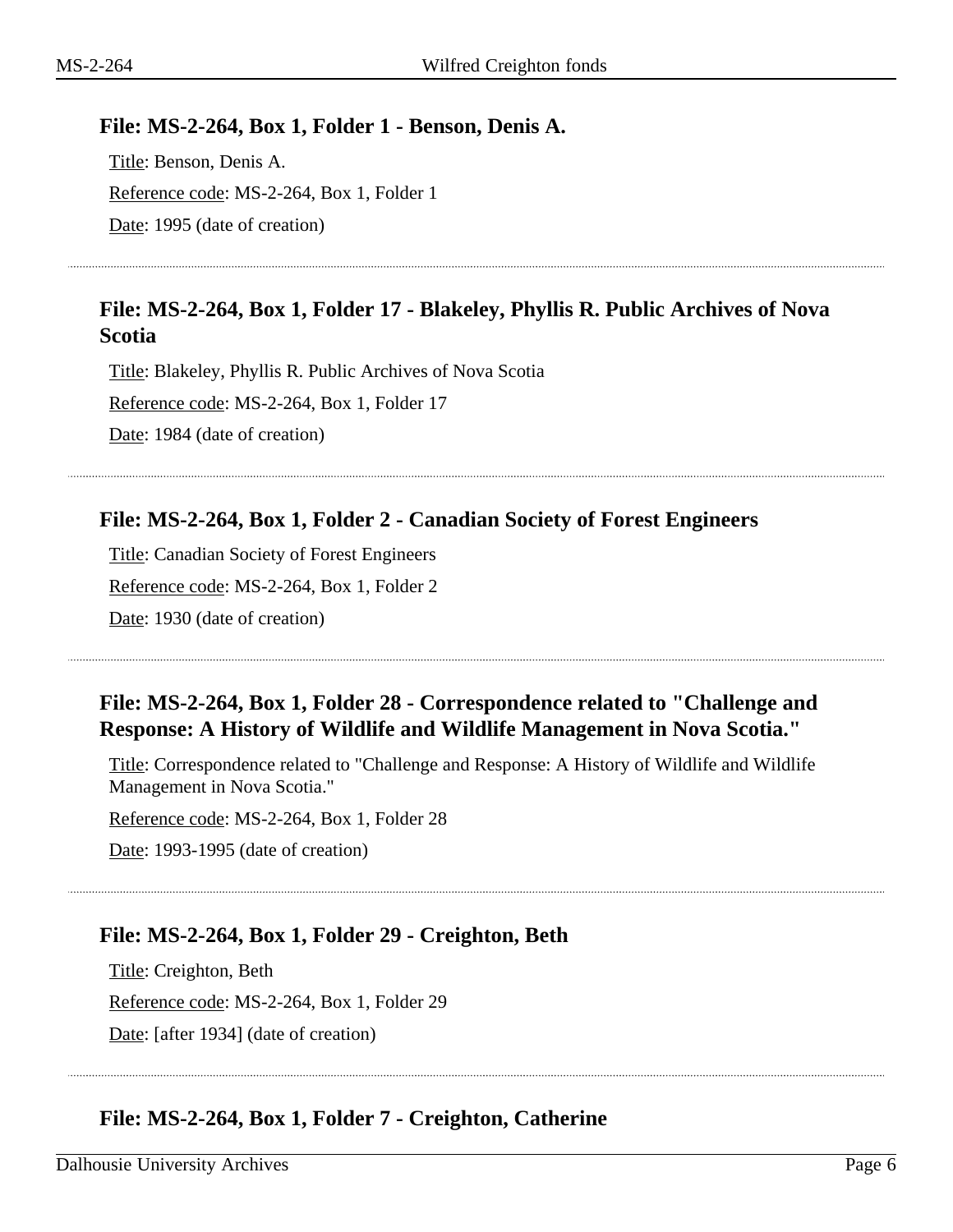Title: Creighton, Catherine Reference code: MS-2-264, Box 1, Folder 7 Date: 1925 (date of creation) Scope and content: Includes 1 post card.

## **File: MS-2-264, Box 1, Folder 4 - Creighton, Edith**

Title: Creighton, Edith Reference code: MS-2-264, Box 1, Folder 4 Date: 1926 (date of creation) Scope and content: File consists of 1 post card.

## **File: MS-2-264, Box 1, Folder 5 - Creighton, Frieda**

Title: Creighton, Frieda Reference code: MS-2-264, Box 1, Folder 5 Date: 1924-1926 (date of creation) Scope and content:

File consists of 2 post cards.

## **File: MS-2-264, Box 1, Folder 6 - Creighton, Graham**

Title: Creighton, Graham Reference code: MS-2-264, Box 1, Folder 6 Date: 1936 (date of creation) Scope and content: Includes 1 post card.

## **File: MS-2-264, Box 1, Folder 8 - Creighton, Howard**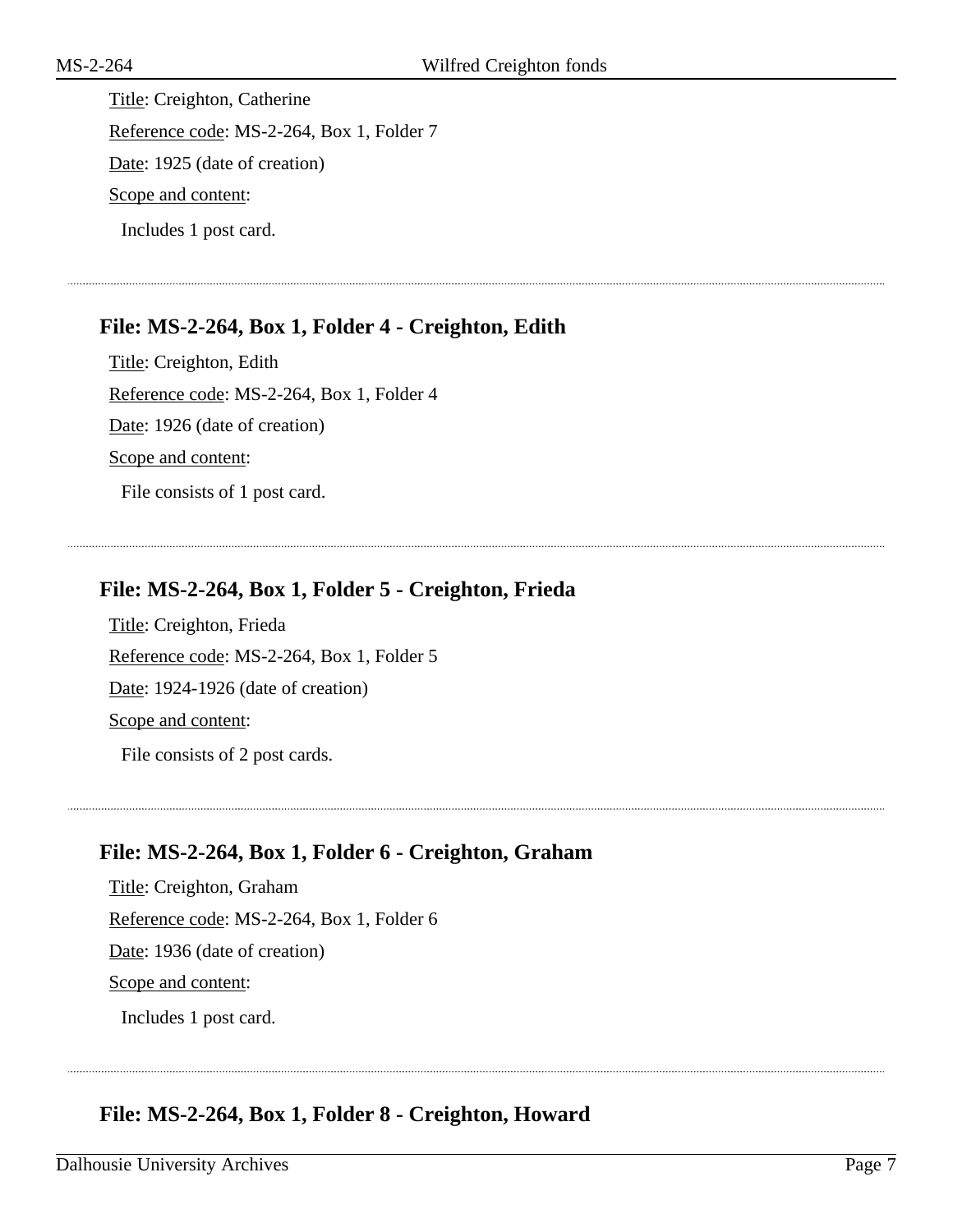Title: Creighton, Howard Reference code: MS-2-264, Box 1, Folder 8 Date: 1916-1917 (date of creation) Scope and content: Includes 1 post card.

## **File: MS-2-264, Box 1, Folder 9 - Creighton, Lois**

Title: Creighton, Lois Reference code: MS-2-264, Box 1, Folder 9 Date: 1924-1926 (date of creation) Scope and content: File consists of 7 post cards.

## **File: MS-2-264, Box 1, Folder 18 - Finlayson, J.N. University of British Columbia**

Title: Finlayson, J.N. University of British Columbia Reference code: MS-2-264, Box 1, Folder 18 Date: 1939 (date of creation)

## **File: MS-2-264, Box 1, Folder 11 - Hockey and Tennis Club "Blue and White" Inc. Clubhouse**

Title: Hockey and Tennis Club "Blue and White" Inc. Clubhouse

Reference code: MS-2-264, Box 1, Folder 11

Date: 1933 (date of creation)

Scope and content:

Title taken from English translation of correspondence in file. Original German title: "Hockey -u. Tennis - Club Blau - WeiB e.V.".- File includes original correspondence in German with English translation.

## **File: MS-2-264, Box 1, Folder 27 - Klepp, Tille**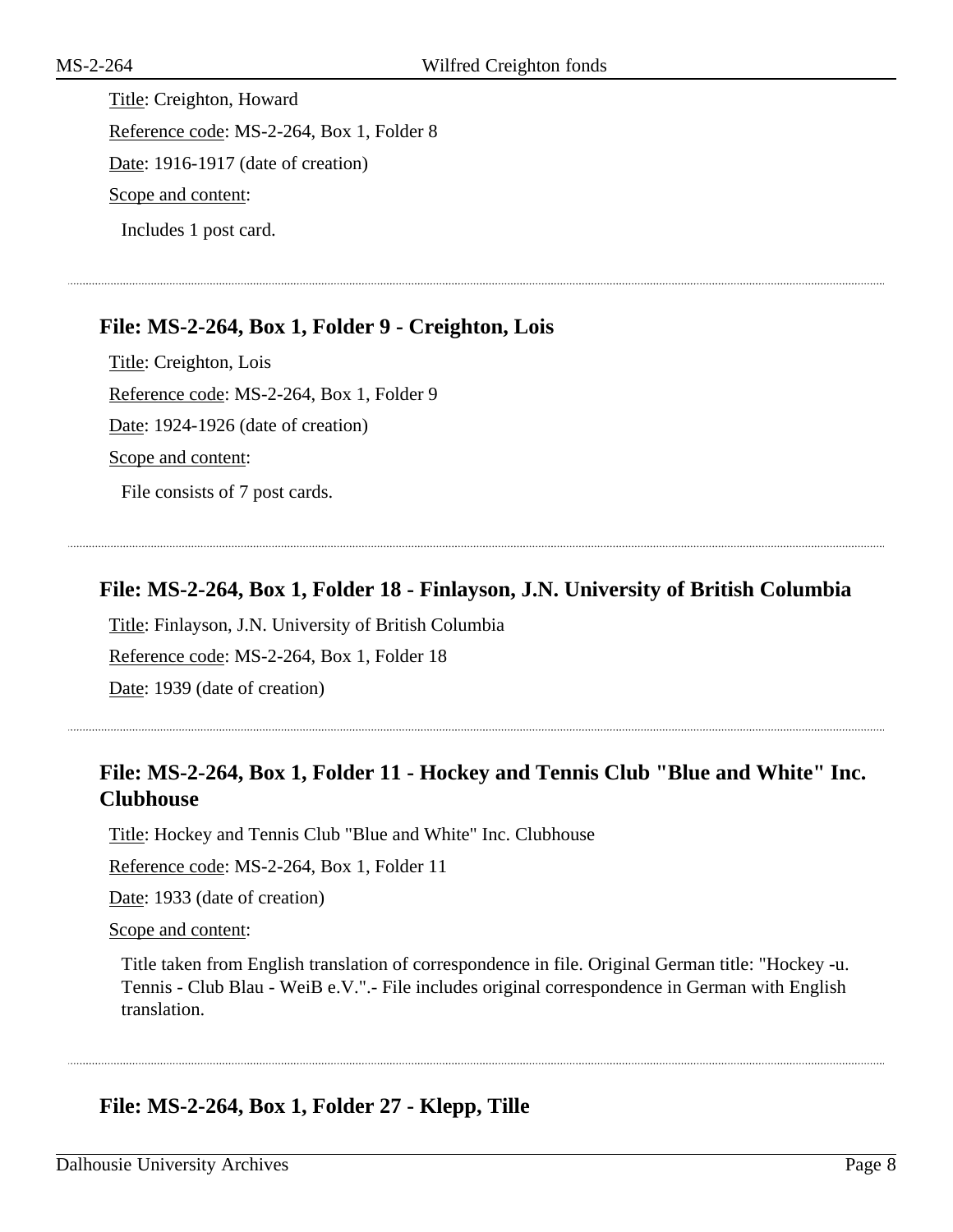Title: Klepp, Tille Reference code: MS-2-264, Box 1, Folder 27 Date: 1933 (date of creation) Scope and content: File consists of 1 post card.

## **File: MS-2-264, Box 1, Folder 15 - Leefe, John G. Minister of Natural Resources**

Title: Leefe, John G. Minister of Natural Resources Reference code: MS-2-264, Box 1, Folder 15 Date: 1993 (date of creation)

## **File: MS-2-264, Box 1, Folder 24 - MacLellan, Russell. Premier of Nova Scotia**

Title: MacLellan, Russell. Premier of Nova Scotia Reference code: MS-2-264, Box 1, Folder 24 Date: 1997 (date of creation)

#### **File: MS-2-264, Box 1, Folder 10 - McCurdy, Jarvis**

Title: McCurdy, Jarvis Reference code: MS-2-264, Box 1, Folder 10 Date: 1986 (date of creation)

## **File: MS-2-264, Box 1, Folder 25 - McDonald, W.G. (Billy Pat)**

Title: McDonald, W.G. (Billy Pat) Reference code: MS-2-264, Box 1, Folder 25 Date: 1954 (date of creation)

## **File: MS-2-264, Box 1, Folder 16 - Nova Scotia Primary Forest Products Marketing Board**

Title: Nova Scotia Primary Forest Products Marketing Board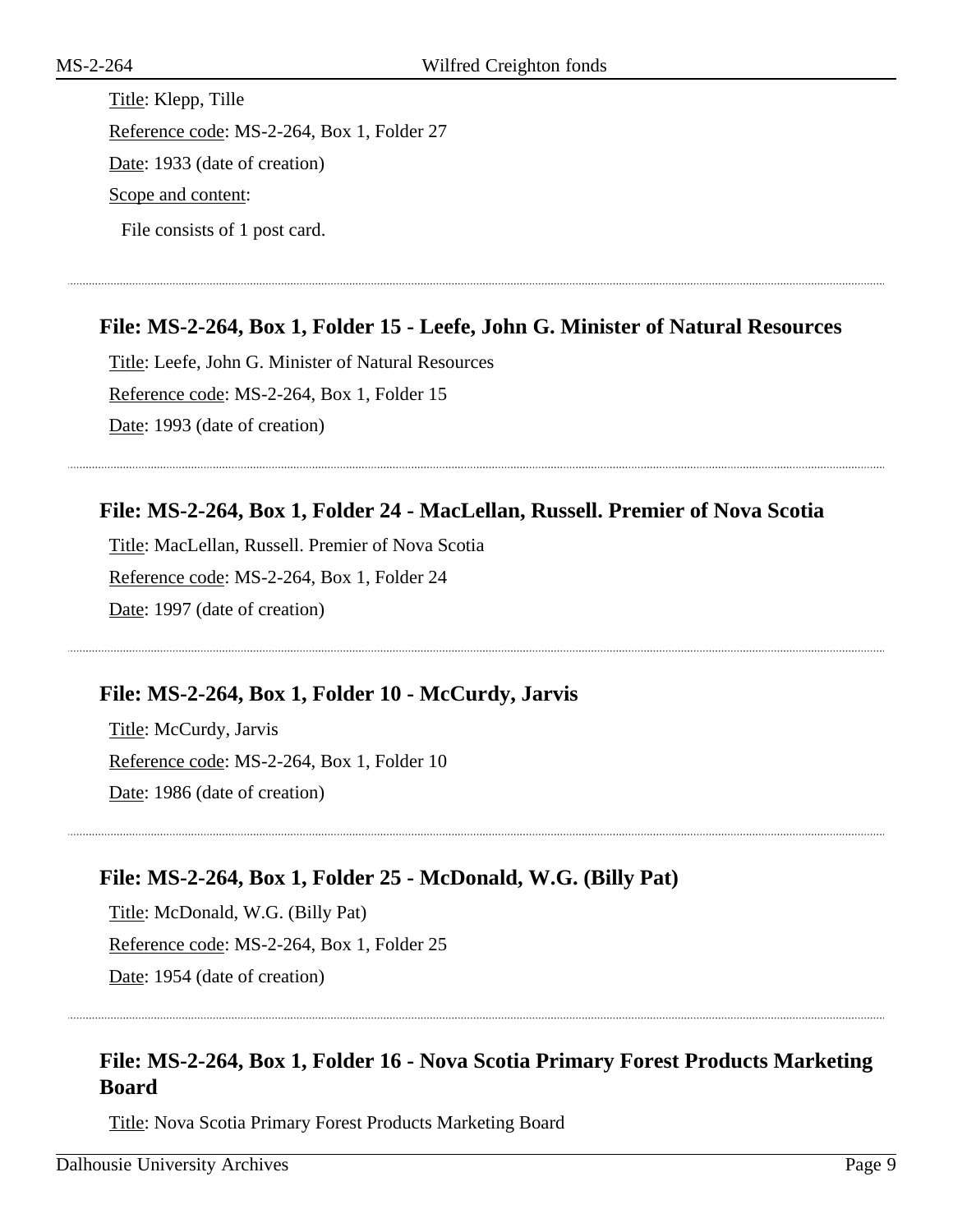Reference code: MS-2-264, Box 1, Folder 16 Date: 1990 (date of creation)

## **File: MS-2-264, Box 2, Folder 1 - Nova Scotia. Executive Council**

Title: Nova Scotia. Executive Council Reference code: MS-2-264, Box 2, Folder 1 Date: 1949 (date of creation)

## **File: MS-2-264, Box 1, Folder 14 - Rusty**

Title: Rusty Reference code: MS-2-264, Box 1, Folder 14 Date: [195-] (date of creation) Scope and content: Rusty may be John Marsh.

## **File: MS-2-264, Box 1, Folder 26 - Schneider, Erich**

Title: Schneider, Erich Reference code: MS-2-264, Box 1, Folder 26 Date: 1947 (date of creation) Scope and content: Text in German.

## **File: MS-2-264, Box 1, Folder 19 - Stechow, E.**

Title: Stechow, E. Reference code: MS-2-264, Box 1, Folder 19 Date: 1933 (date of creation) Scope and content:

Text in German. - Includes 1 post card and 1 newspaper clipping.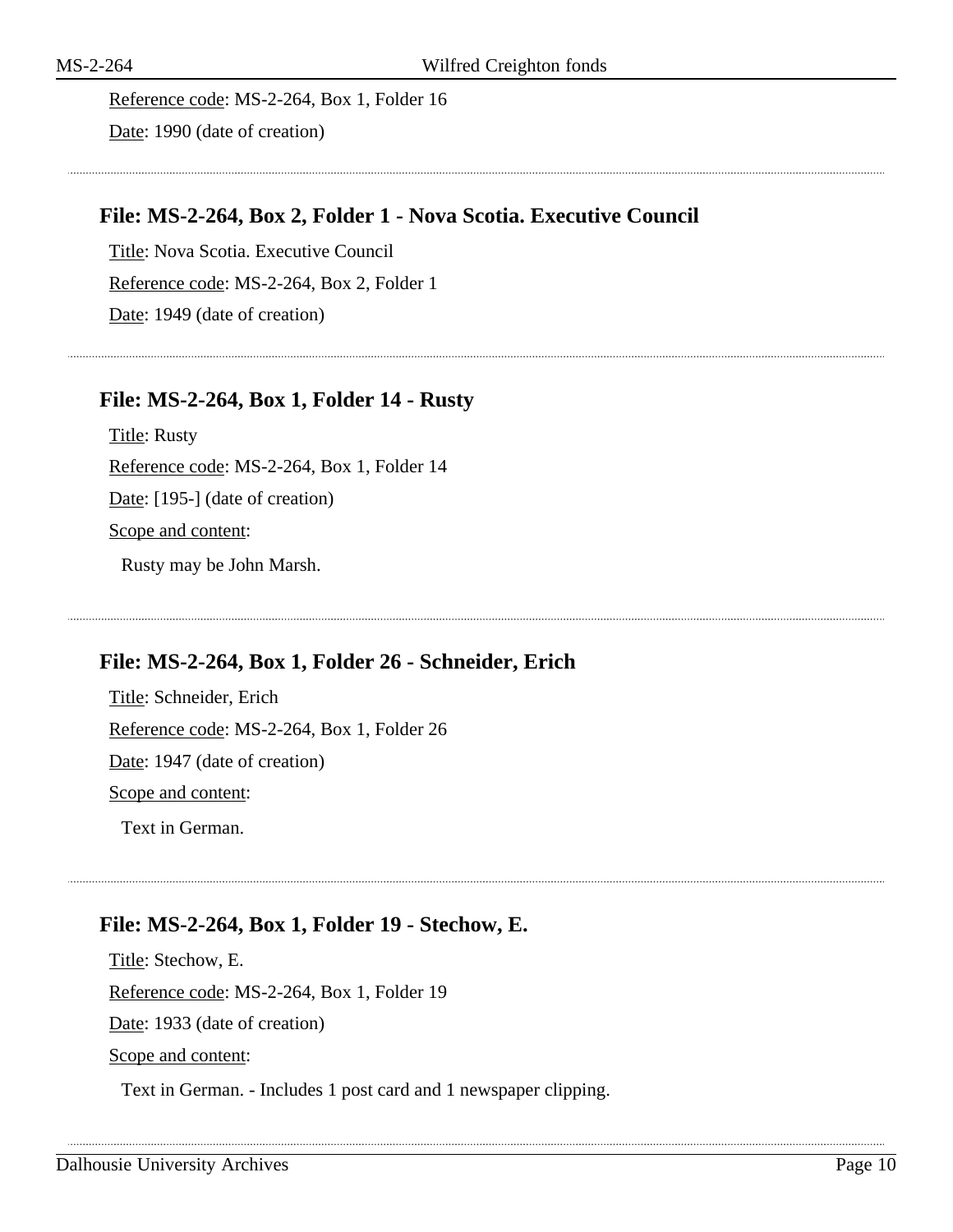## **File: MS-2-264, Box 1, Folder 20 - Stirling, Lilla**

Title: Stirling, Lilla Reference code: MS-2-264, Box 1, Folder 20 Date: 1974-1975 (date of creation)

## **File: MS-2-264, Box 1, Folder 3 - Testimonial letters presented upon retirement**

Title: Testimonial letters presented upon retirement Reference code: MS-2-264, Box 1, Folder 3 Date: 1969 (date of creation) Scope and content: Includes 2 black and white photographs of GWI Creighton, 9 x 6 cm.

**File: MS-2-264, Box 1, Folder 21 - Wright, N.P.**

Title: Wright, N.P. Reference code: MS-2-264, Box 1, Folder 21 Date: 1934 (date of creation)

## <span id="page-10-0"></span>**Series: Manuscripts and publications**

Title: Manuscripts and publications

Date: 1917-1993 (date of creation)

Scope and content:

Series consists of articles, addresses, and publications created and/or accumulated by GWI Creighton. Materials in this series primarily relate to forestry but some works pertain to family history. Series arranged alphabetically by title. Series contains some materials in German.

Physical description: 7 cm of textual records

## **File: MS-2-264, Box 2, Folder 4 - Address to Shelburne Co. Fish and Game Association: Hunting in Nova Scotia**

Title: Address to Shelburne Co. Fish and Game Association: Hunting in Nova Scotia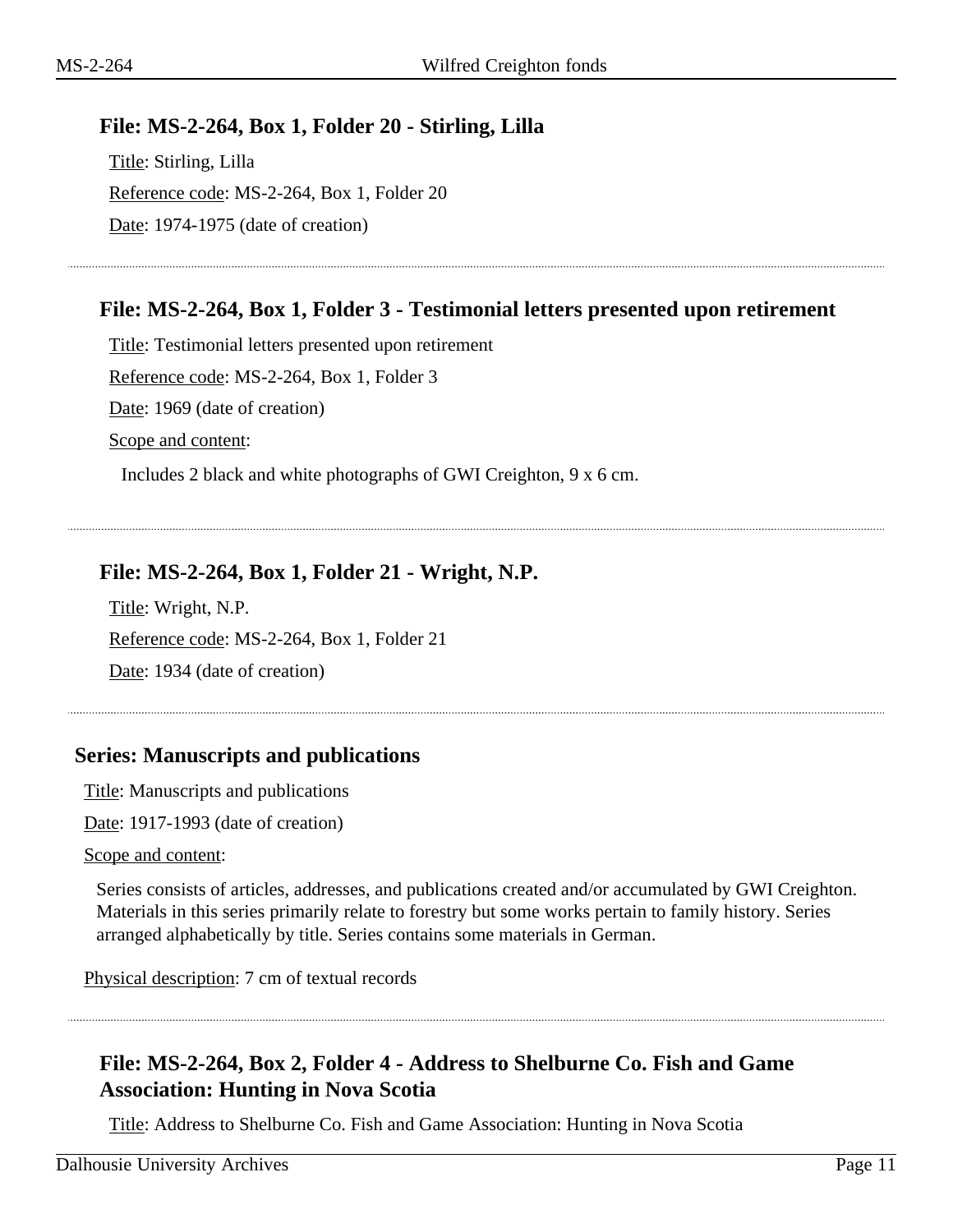Reference code: MS-2-264, Box 2, Folder 4 Date: 1956 (date of creation)

## **File: MS-2-264, Box 1, Folder 45 - Am FuBdes Drachenhugels / Florence J. Murray**

Title: Am FuBdes Drachenhugels / Florence J. Murray

Reference code: MS-2-264, Box 1, Folder 45

Date: 1976 (date of creation)

Scope and content:

English title of book: At the Foot of Dragon Hill. German text.

## **File: MS-2-264, Box 1, Folder 35 - An open letter to Doctor Donald Dodds, author of the book "Challenge and Response …**

Title: An open letter to Doctor Donald Dodds, author of the book "Challenge and Response …

Reference code: MS-2-264, Box 1, Folder 35

Date: 1993 (date of creation)

Scope and content:

An Open Letter to Doctor Donald Dodds, author of the book "Challenge and Response" which is sold in the Government Bookstore Halifax, Nova Scotia, from G. Wilfrid I. Creighton former Deputy Minister Department of Lands and Forests Halifax, Nova Scotia.

## **File: MS-2-264, Box 2, Folder 5 - Fire protection in Nova Scotia**

Title: Fire protection in Nova Scotia

Reference code: MS-2-264, Box 2, Folder 5

Date: [1943?] (date of creation)

Scope and content:

Date note: [1943 or 1944]

## **File: MS-2-264, Box 1, Folder 37 - General Von Bissing's testament : a study in German ideals**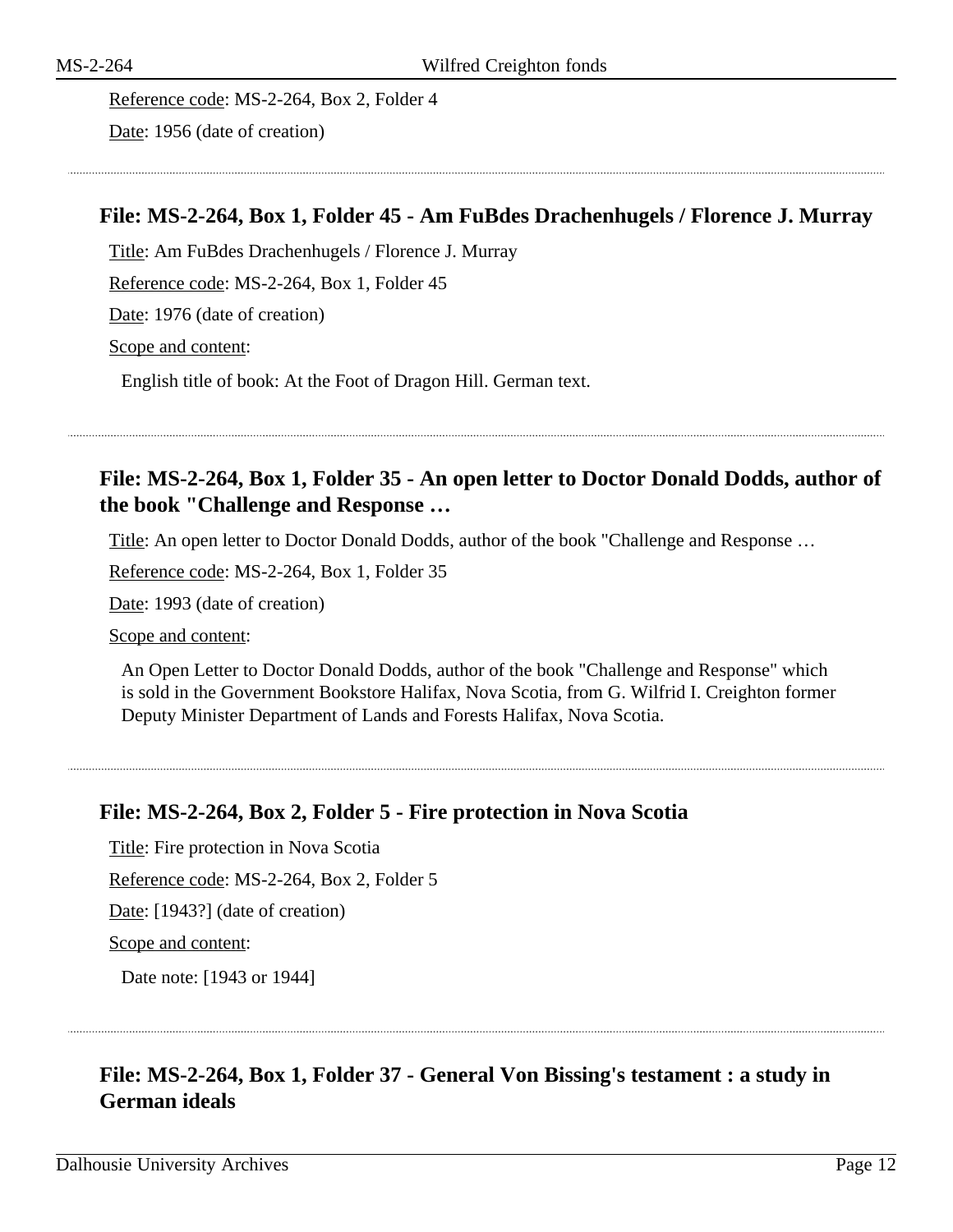Title: General Von Bissing's testament : a study in German ideals Reference code: MS-2-264, Box 1, Folder 37 Date: [after 1917] (date of creation) Scope and content: Publishing information: London : T. Fisher Unwin

## **File: MS-2-264, Box 1, Folder 43 - Introduction to a report by Benson and Dodds**

Title: Introduction to a report by Benson and Dodds Reference code: MS-2-264, Box 1, Folder 43 Date: 1975 (date of creation)

## **File: MS-2-264, Box 1, Folder 42 - Land ownership in Nova Scotia**

Title: Land ownership in Nova Scotia Reference code: MS-2-264, Box 1, Folder 42 Date: 1974 (date of creation)

## **File: MS-2-264, Box 1, Folder 41 - The makings of a surveyor general**

Title: The makings of a surveyor general Reference code: MS-2-264, Box 1, Folder 41 Date: 1989 (date of creation)

## **File: MS-2-264, Box 1, Folder 31 - The Murray family**

Title: The Murray family Reference code: MS-2-264, Box 1, Folder 31 Date: 1934 (date of creation)

## **File: MS-2-264, Box 1, Folder 38 - The Nova Scotia Department of Lands and Forests**

Title: The Nova Scotia Department of Lands and Forests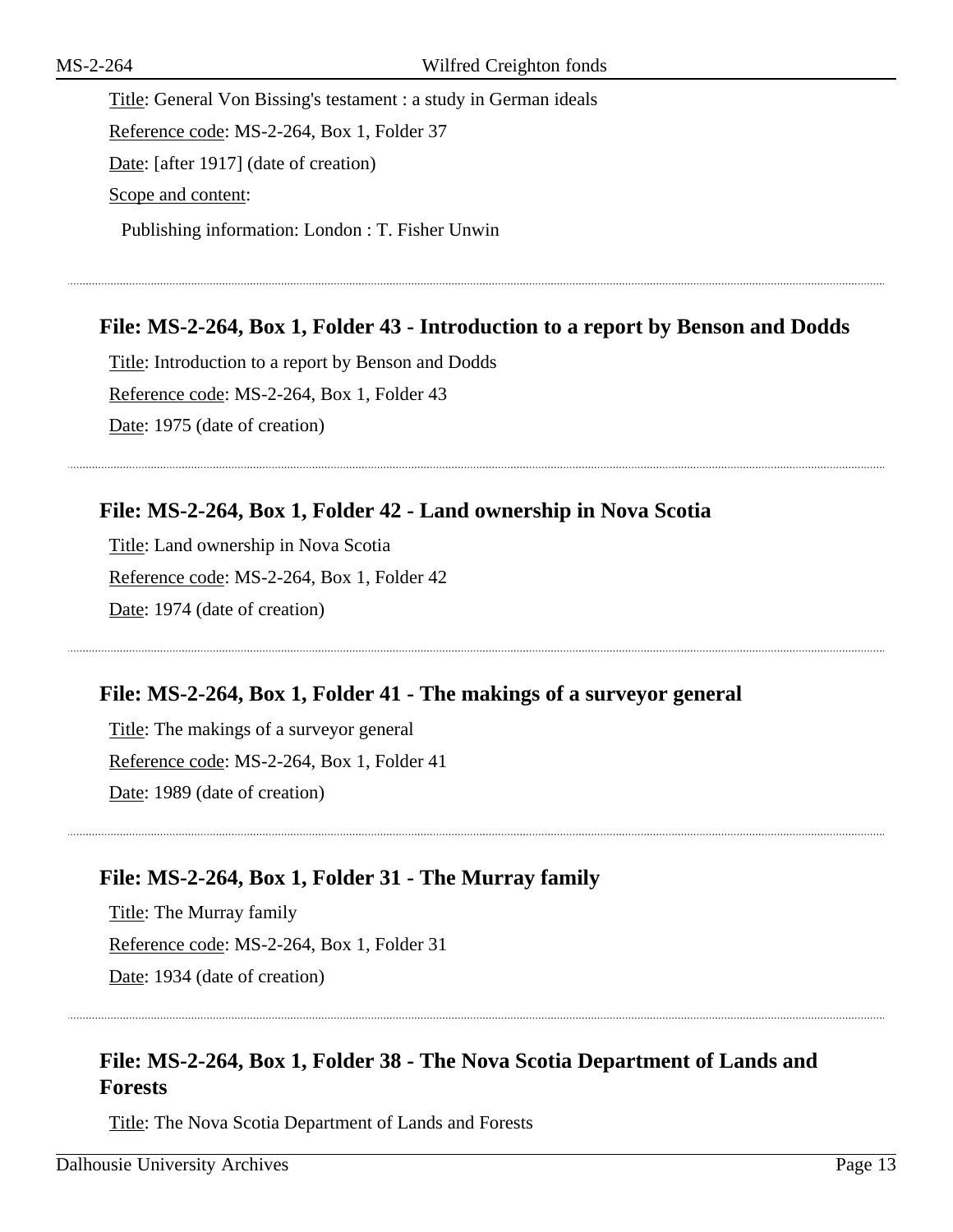Reference code: MS-2-264, Box 1, Folder 38

Date: 1982 (date of creation)

#### <span id="page-13-0"></span>**Series: Personal papers and memorabilia**

Title: Personal papers and memorabilia

Date: 1854-1991 (date of creation)

#### Scope and content:

Series consists of minutes, correspondence and financial/legal documents related to the estate of cousin Florence Murray, academic grade books from Creighton's studies in Germany, newspaper clippings, poetry, post cards and family history records. Files are arranged alphabetically by title. Some materials are in German.

Physical description: 3.5 cm of textual records. - 2 post cards. - 1 photograph : b &w ; 5 x 4 cm

#### Restrictions on access:

File 1-22 contains personal information and is closed.

## **File: MS-2-264, Box 1, Folder 23 - "Dream" by Catherine Creighton**

Title: "Dream" by Catherine Creighton Reference code: MS-2-264, Box 1, Folder 23 Date: [19-] (date of creation)

## **File: MS-2-264, Box 1, Folder 46 - Coffee for Canada blood in Angola**

Title: Coffee for Canada blood in Angola Reference code: MS-2-264, Box 1, Folder 46 Date: [19-] (date of creation)

## **File: MS-2-264, Box 1, Folder 48 - Scrapbook**

Title: Scrapbook Reference code: MS-2-264, Box 1, Folder 48 Date: [19-] (date of creation)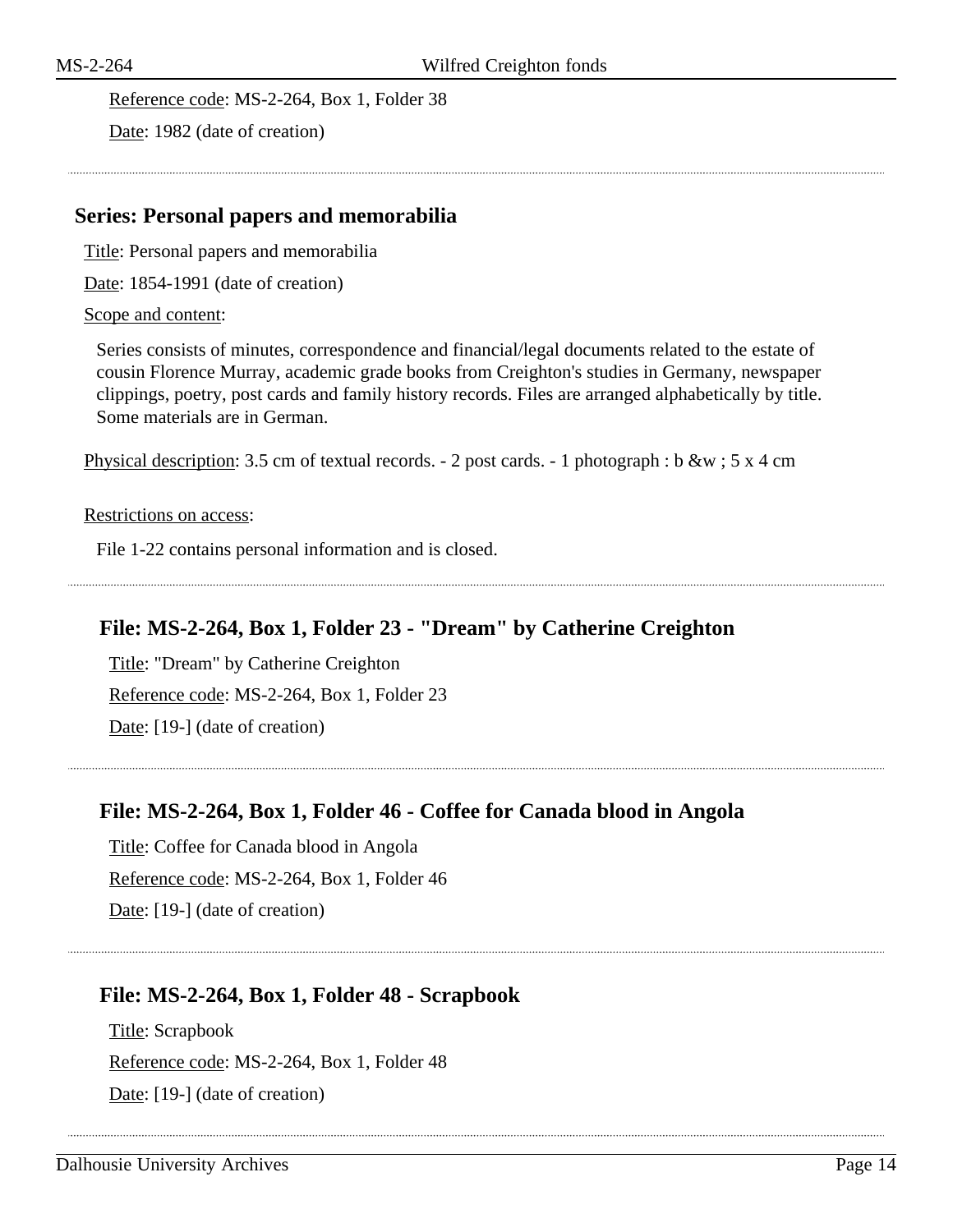## **File: MS-2-264, Box 2, Folder 3 - Poetry by J.E.R.**

Title: Poetry by J.E.R. Reference code: MS-2-264, Box 2, Folder 3 Date: [19-] (date of creation)

## **File: MS-2-264, Box 2, Folder 7 - The Grays of Skibo**

Title: The Grays of Skibo Reference code: MS-2-264, Box 2, Folder 7 Date: [19-] (date of creation)

## **File: MS-2-264, Box 1, Folder 36 - Munich program**

Title: Munich program Reference code: MS-2-264, Box 1, Folder 36 Date: [193-] (date of creation) Scope and content: Text in German.

## **File: MS-2-264, Box 1, Folder 40 - Obituary of Howard Creighton**

Title: Obituary of Howard Creighton Reference code: MS-2-264, Box 1, Folder 40 Date: [1978] (date of creation)

## **File: MS-2-264, Box 1, Folder 47 - Postcards of Halifax**

Title: Postcards of Halifax Reference code: MS-2-264, Box 1, Folder 47 Date: [after 1917] (date of creation) Scope and content:

File consists of 2 post cards.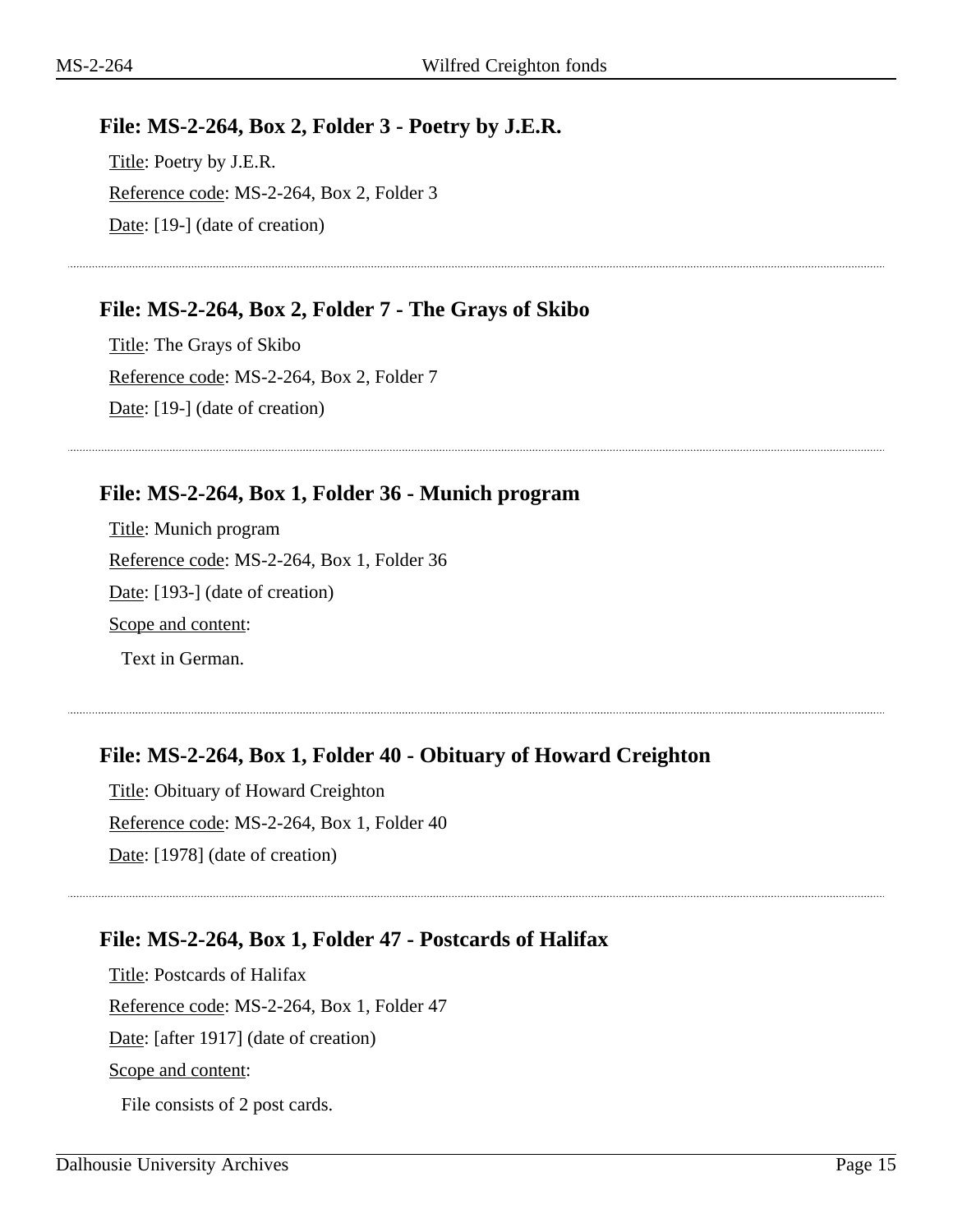## **File: MS-2-264, Box 2, Folder 6 - Land deed of Alexander Blackie**

Title: Land deed of Alexander Blackie Reference code: MS-2-264, Box 2, Folder 6 Date: 1854 (date of creation)

## **File: MS-2-264, Box 1, Folder 33 - Univerfitat Munchen, Studienbuch**

Title: Univerfitat Munchen, Studienbuch Reference code: MS-2-264, Box 1, Folder 33 Date: 1931-1932 (date of creation) Scope and content: Text in German.

**File: MS-2-264, Box 1, Folder 12 - Studienfahry der Forstlichen Hochschule**

Title: Studienfahry der Forstlichen Hochschule Reference code: MS-2-264, Box 1, Folder 12 Date: 1932 (date of creation) Scope and content:

Text in German.

## **File: MS-2-264, Box 1, Folder 34 - Forstliche Hochschule Eberwalde, Belegbuch**

Title: Forstliche Hochschule Eberwalde, Belegbuch Reference code: MS-2-264, Box 1, Folder 34 Date: 1932 (date of creation) Scope and content: Text in German.

## **File: MS-2-264, Box 1, Folder 22 - German passport**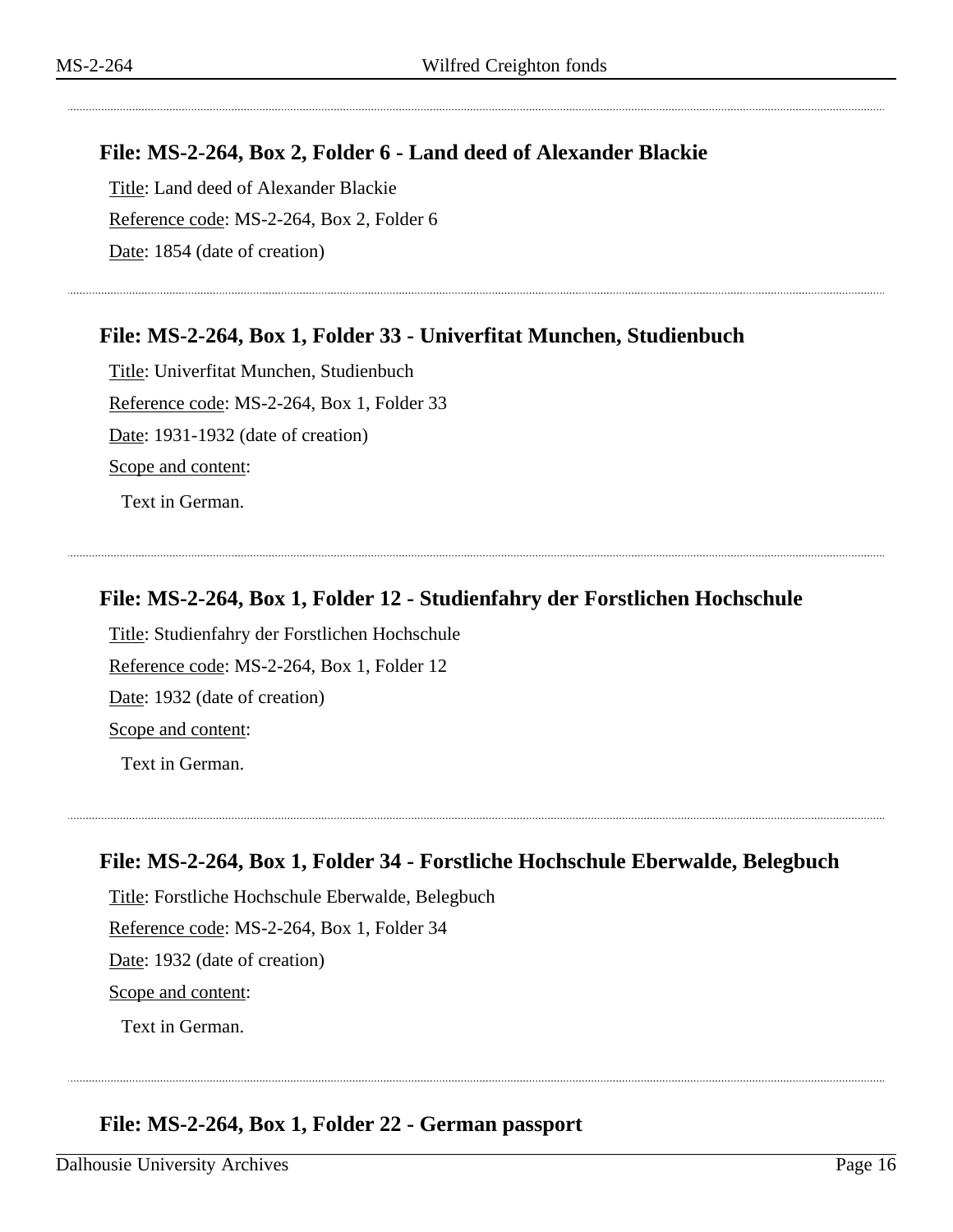Title: German passport Reference code: MS-2-264, Box 1, Folder 22 Date: 1933 (date of creation) Scope and content: Text in German. - Includes 1 black and white photograph of GWI Creighton, 5 x 4 cm.

#### Restrictions on access:

File contains personal information and is closed.

#### **File: MS-2-264, Box 1, Folder 30 - Reminiscences of Graham Creighton**

Title: Reminiscences of Graham Creighton Reference code: MS-2-264, Box 1, Folder 30 Date: 1935 (date of creation)

#### **File: MS-2-264, Box 1, Folder 32 - Newspaper clipping regarding panther sightings**

Title: Newspaper clipping regarding panther sightings Reference code: MS-2-264, Box 1, Folder 32 Date: 1954 (date of creation)

## **File: MS-2-264, Box 2, Folder 2 - Florence Murray estate papers**

Title: Florence Murray estate papers Reference code: MS-2-264, Box 2, Folder 2 Date: 1970-1977 (date of creation)

## **File: MS-2-264, Box 1, Folder 39 - Clipping profiling Gerry Andrews**

Title: Clipping profiling Gerry Andrews Reference code: MS-2-264, Box 1, Folder 39 Date: 1979 (date of creation)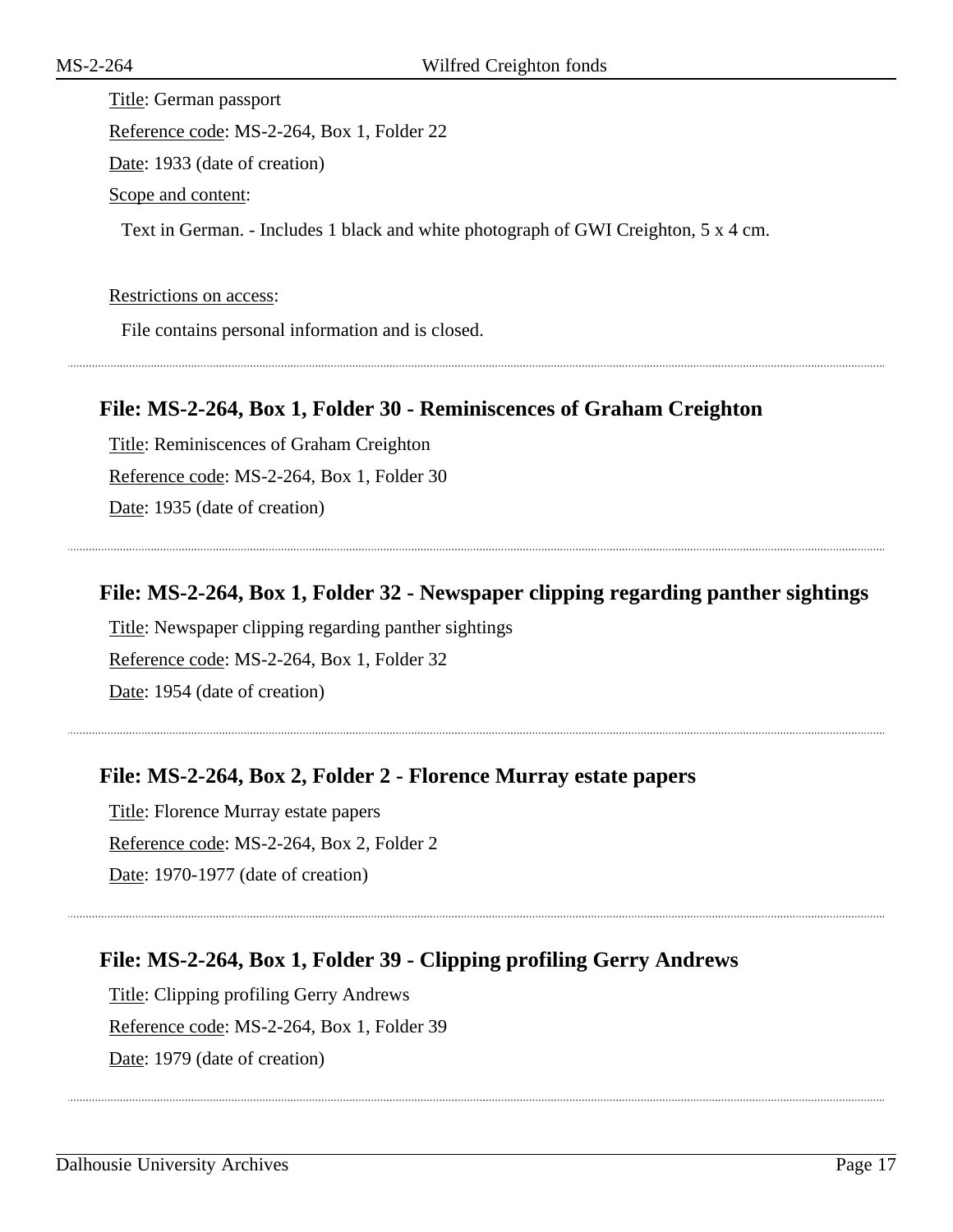## **File: MS-2-264, Box 1, Folder 44 - Minutes of Dalhousie class of 1926 meeting regarding 65th anniversary**

Title: Minutes of Dalhousie class of 1926 meeting regarding 65th anniversary

Reference code: MS-2-264, Box 1, Folder 44

Date: 1991 (date of creation)

## <span id="page-17-0"></span>**Series: Wilfred Creighton photographs**

Title: Wilfred Creighton photographs

Date: 1933-1976 (date of creation)

Scope and content:

Series consists of photographs created or collected by Creighton. Most photographs are related to logging and forestry in Nova Scotia between 1934-1944, but there are also photographs of Creighton and other forestry students in Europe; Creighton presenting a copy of his book to Gerry Andrews; and a photograph of the Dalhousie class of 1926 reunion in 1976. Photographs in this series have been removed to PC-2.

Physical description: 18 photographs : b&w and col. ; 21x26 cm and smaller

## **File: MS-2-264, PC2 Box 17, Folder 8 - Creighton, (Wilfrid) G.W.I. with Syed Anwar Ali**

Title: Creighton, (Wilfrid) G.W.I. with Syed Anwar Ali

Reference code: MS-2-264, PC2 Box 17, Folder 8

Date: 1930 (date of creation)

Scope and content:

1 photograph : b&w ; 9x11 cm

## **File: MS-2-264, PC2 Box 17, Folder 9 - Group photograph taken in Bohemia with Tharandt classmates, professors, and foresters**

Title: Group photograph taken in Bohemia with Tharandt classmates, professors, and foresters

Reference code: MS-2-264, PC2 Box 17, Folder 9

Date: 1933 (date of creation)

Scope and content: